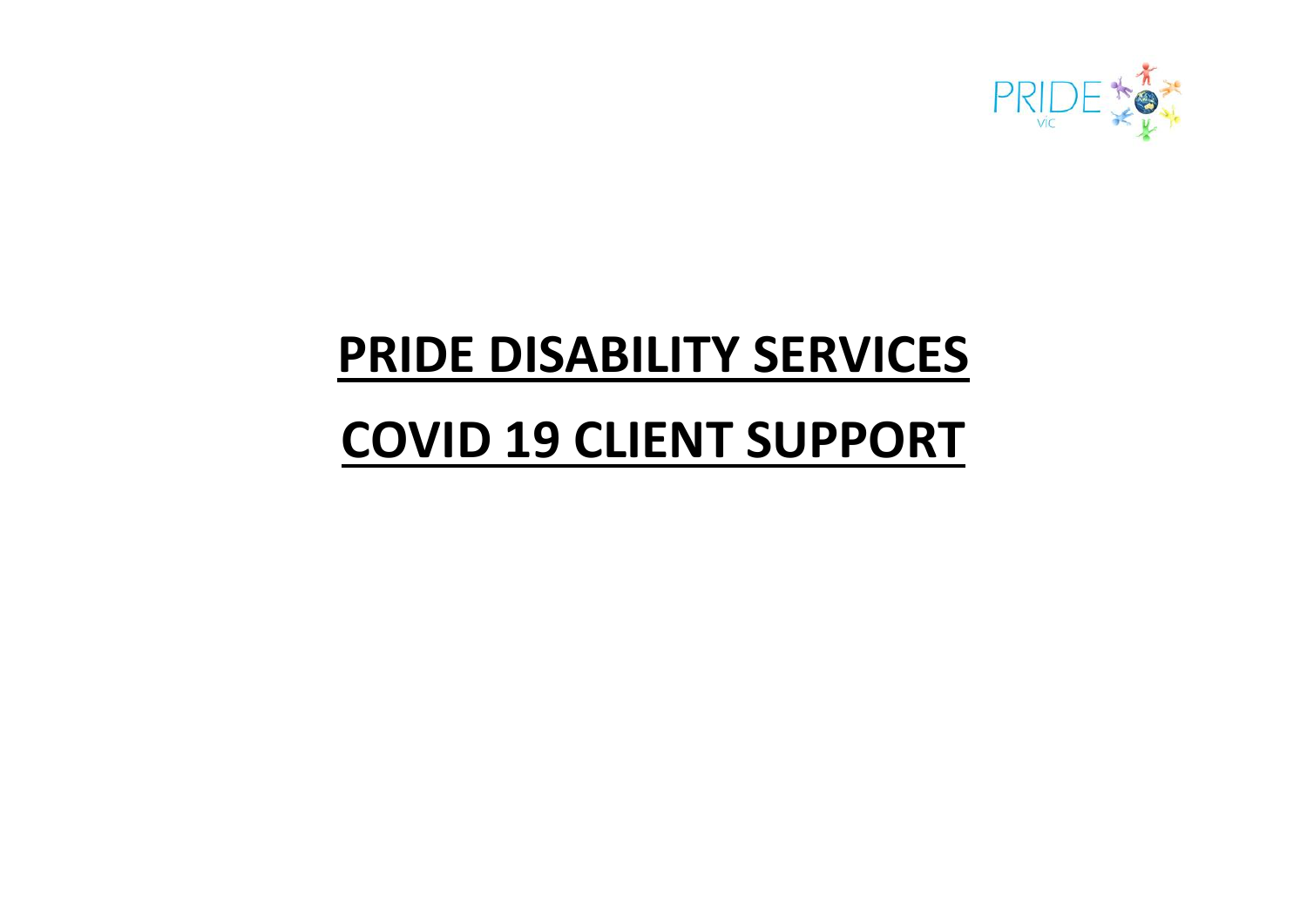

### **WHAT IS CORONAVIRUS (COVID 19)?**

- Coronavirus is a new kind of virus that is spreading around the world.
- Coronavirus is also called COVID 19.
- The virus was first found in China
- It is thought to originally come from Bats
- The virus makes people sick by killing human cells or making them not work properly.
- There is no cure for Corona virus currently

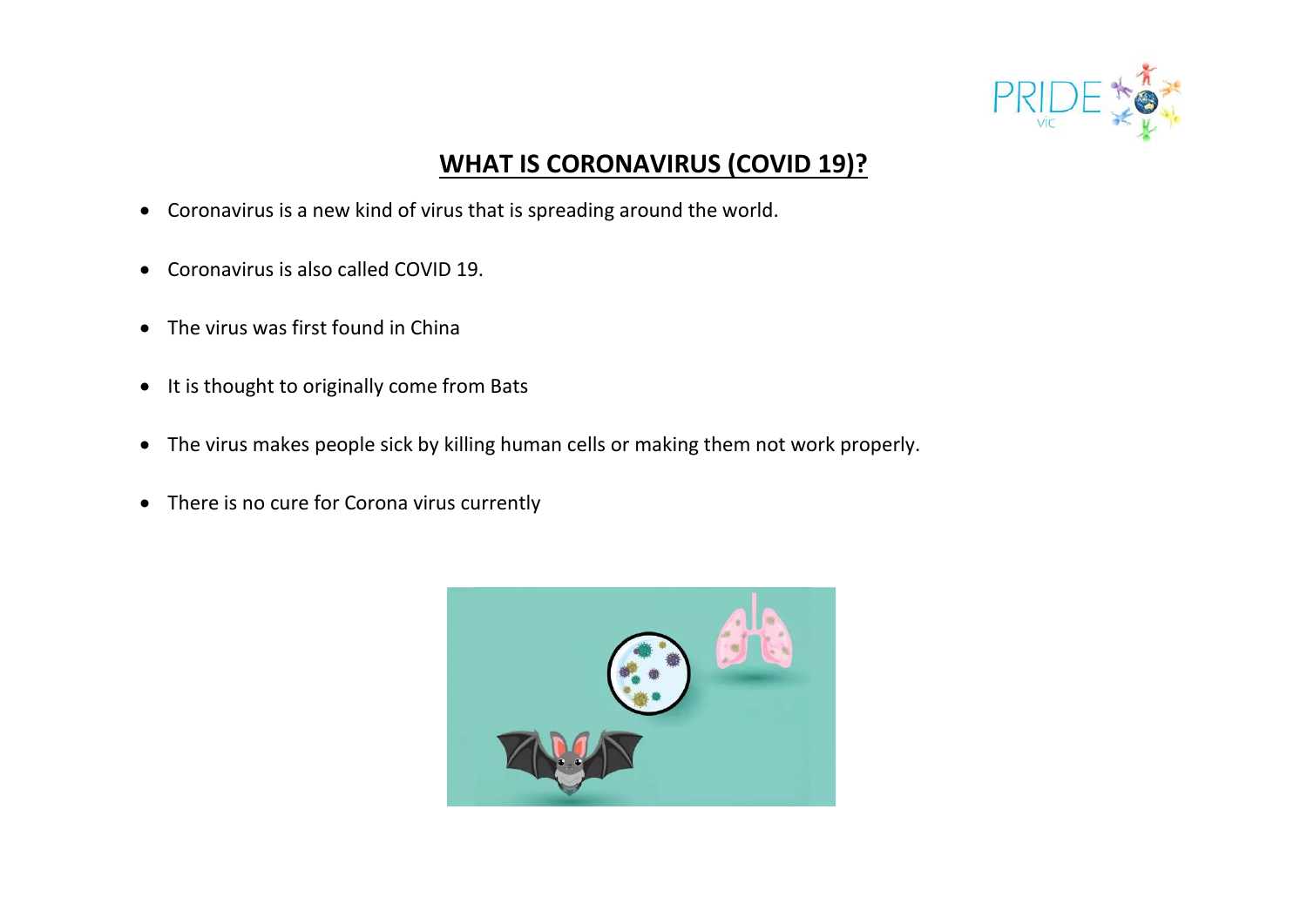

#### **HOW WILL I KNOW IF I GET IT?**

- Most people have symptoms like a cough, fever, or runny nose
- Some people may get really sick and need to go to hospital. This may be because their immune systems are not fighting the virus hard enough.
- If you start to have symptoms Pride Disability Services will assist you to go to get a test to see if you have COVID 19.
- The test is done by placing a Q-tip up your nose and at the back of the throat.
- The results are usually returned within 48 hours

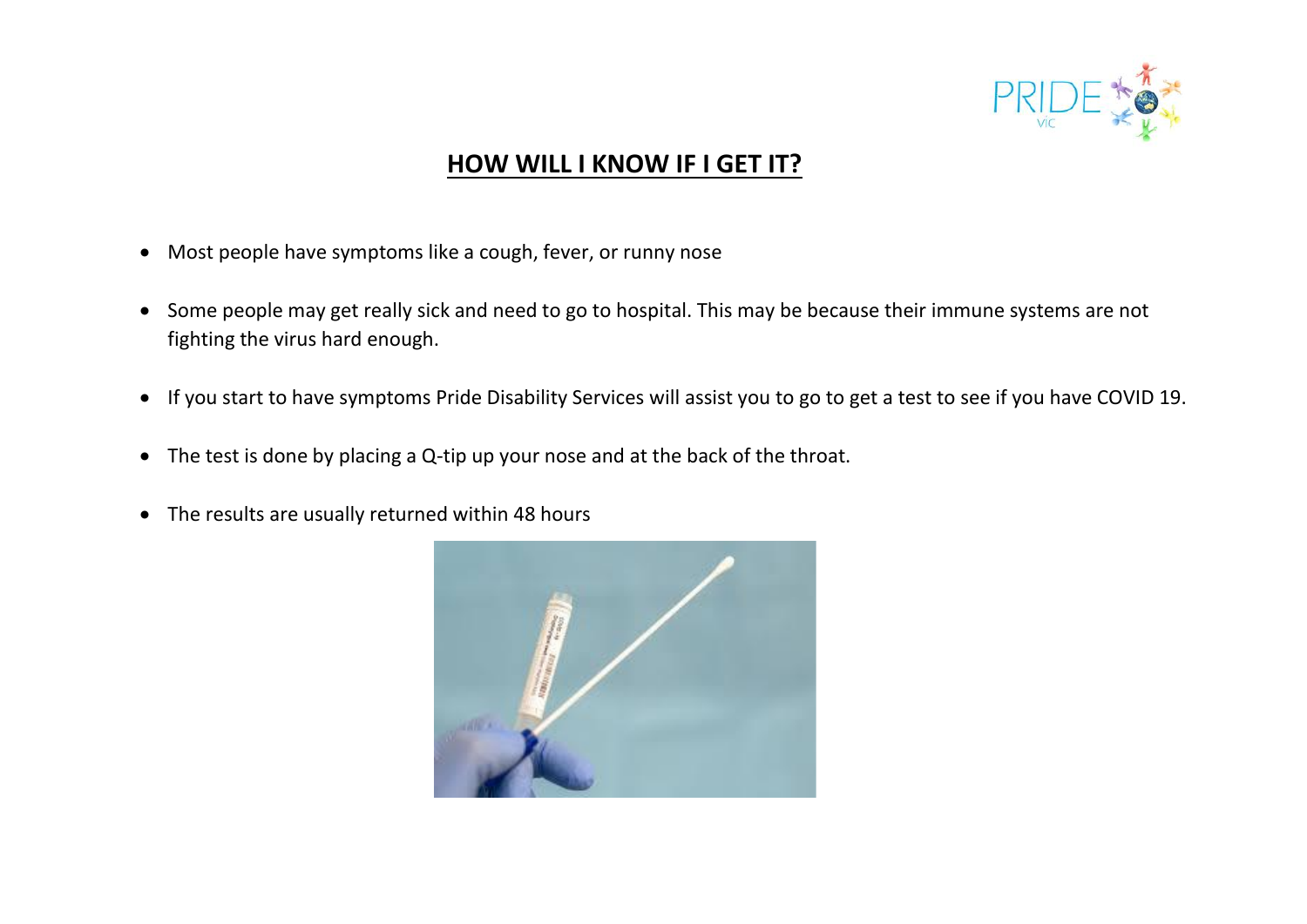

#### **WHAT HAPPENS ONCE I HAVE DONE THE TEST**

• Once you have done the test you will be asked to self-isolate until you have received your results.

This means the following:

- You must go straight home from the test
- You must stay in your home until you have the results
- You must not have visitors
- During this time Pride Disability Services will continue to provide support over the phone or via online.
- If you require food or supplies to be delivered Pride Disability Services can arrange this for you

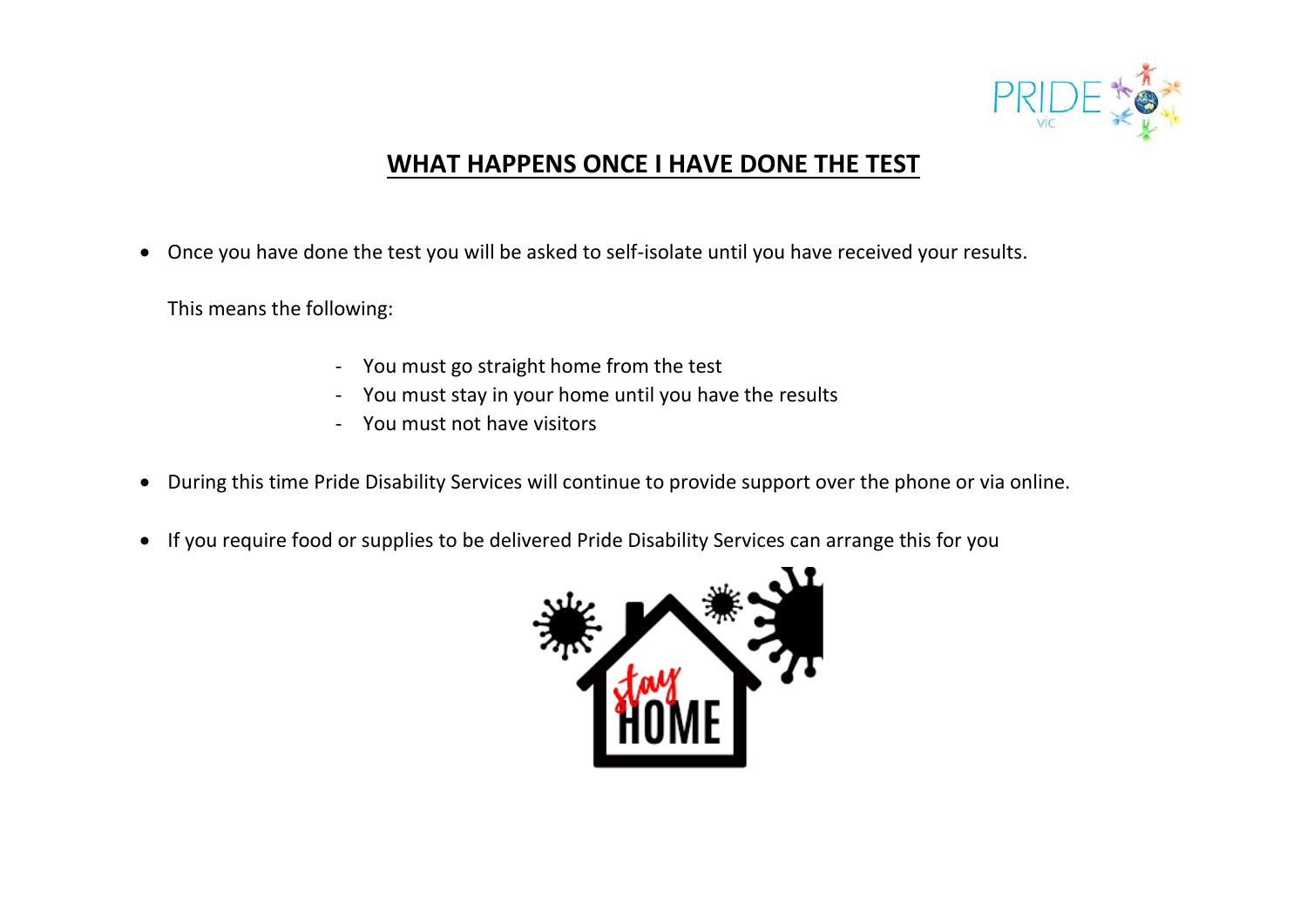

#### **WHAT IF MY TEST IS POSITIVE?**

- You will need to stay in self isolation for 14 days or until you have a clear test returned
- During this time Pride Disability Services will continue to provide support over the phone or via online
- If you require food or supplies to be delivered Pride Disability Services can arrange this for you
- Pride Disability Services will need to report the positive test to the NDIS Quality and Safeguards Commission

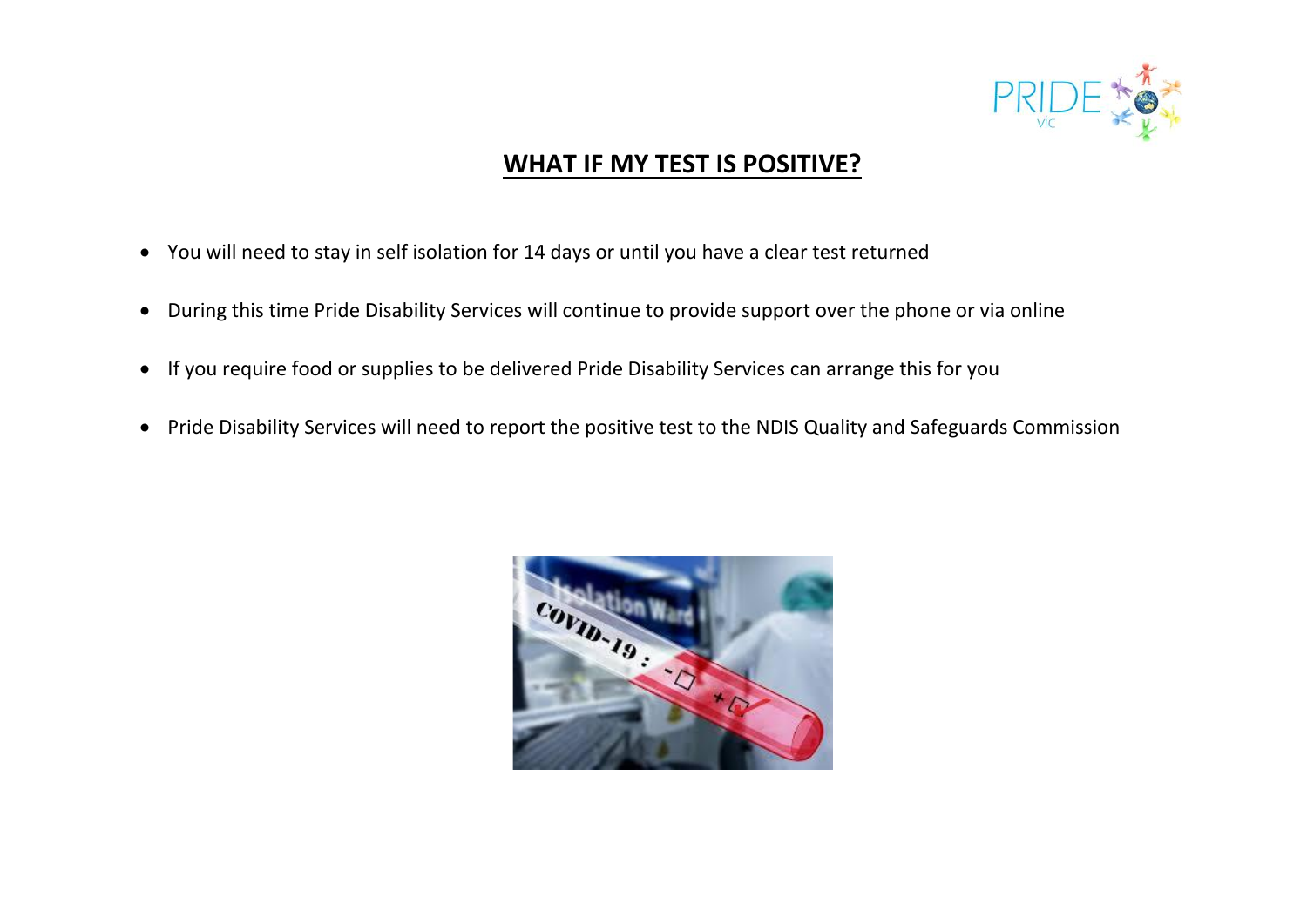

### **WHAT IS CONTACT TRACING?**

- Contact tracing is when you write down all the people and places you have been within during a certain time period
- The people and places from these lists are contacted by the Health Department to let them know you have been there and have returned a positive test. This means that people who have been around you may have caught the virus from you and need to be tested.
- Pride Disability Services staff will assist you to commence contact tracing.
- Pride Disability Services will maintain contact with the local Health Department if it is difficult for them to contact you.